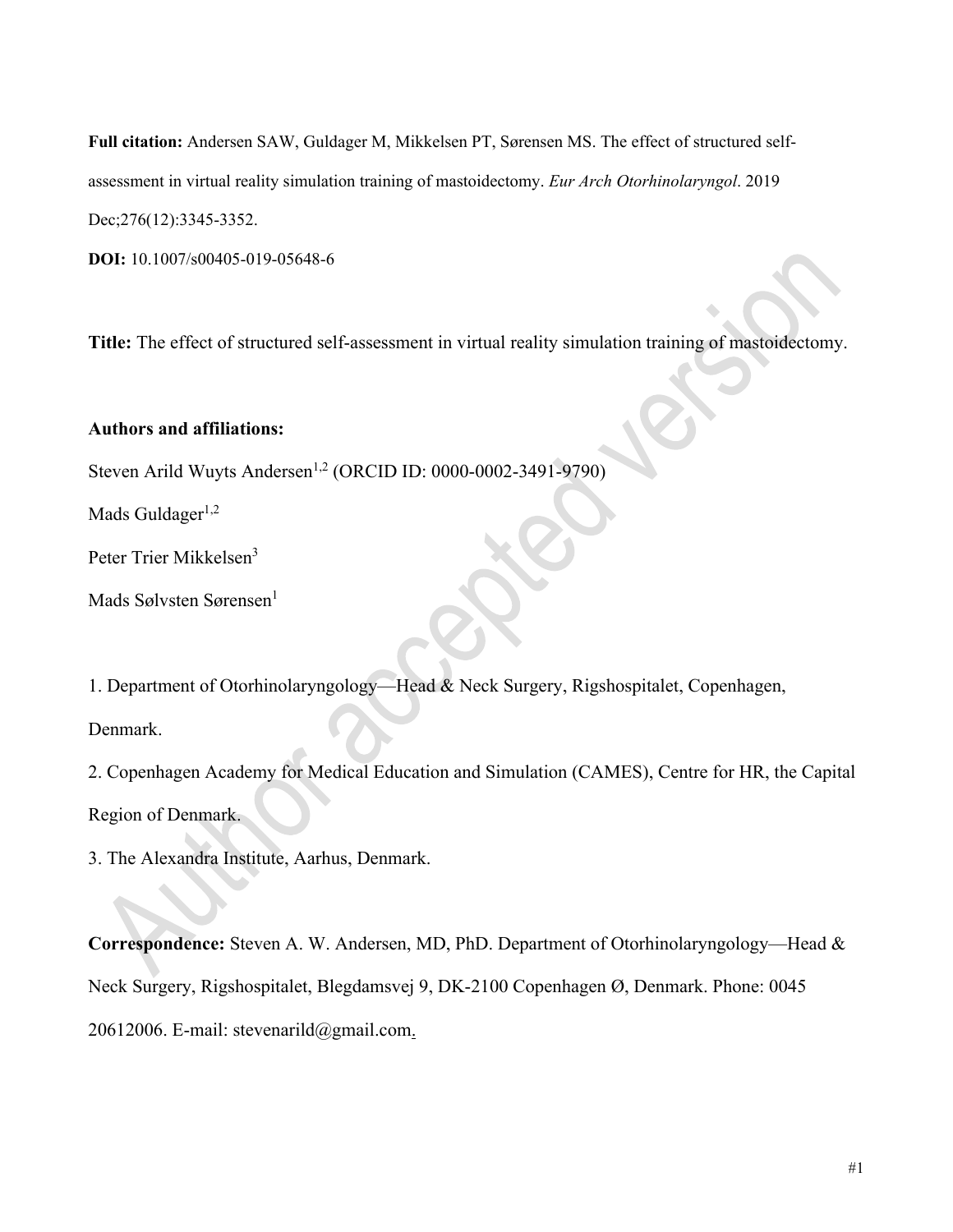#### **ABSTRACT**

**Purpose:** Virtual reality (VR) simulation surgical skills training is well-established but self-directed practice is often associated with a learning curve plateau. In this study we investigate the effects of structured self-assessment as a means to improve performance in mastoidectomy training.

**Methods:** The study was a prospective, educational study. Two cohorts of novices (medical students) were recruited for practice of anatomical mastoidectomy in a training program with five distributed training blocks. Fifteen participants performed structured self-assessment after each procedure (intervention cohort). A reference cohort of another 14 participants served as controls. Performances were assessed by two blinded raters using a modified Welling Scale and simulator-recorded metrics. **Results:** The self-assessment cohort performed superiorly to the reference cohort (mean difference of final product score 0.87 points,  $p=0.001$ ) and substantially reduced the number of repetitions needed. The self-assessment cohort also had more passing performances for the combined metrics-based score reflecting increased efficiency. Finally, the self-assessment cohort made fewer collisions compared with the reference cohort especially with the chorda tympani, the facial nerve, the incus, and the malleus.

**Conclusions:** VR simulation training of surgical skills benefits from having learners perform structured self-assessment following each procedure as this increases performance, accelerates the learning curve thereby reducing time needed for training, and induces a safer performance with fewer collisions with critical structures. Structured self-assessment was in itself not sufficient to counter the learning curve plateau and for continued skills development additional supports for deliberate practice are needed.

**Keywords**: self-assessment, temporal bone surgery, mastoidectomy, virtual reality surgical simulation, tutoring, simulation-based training.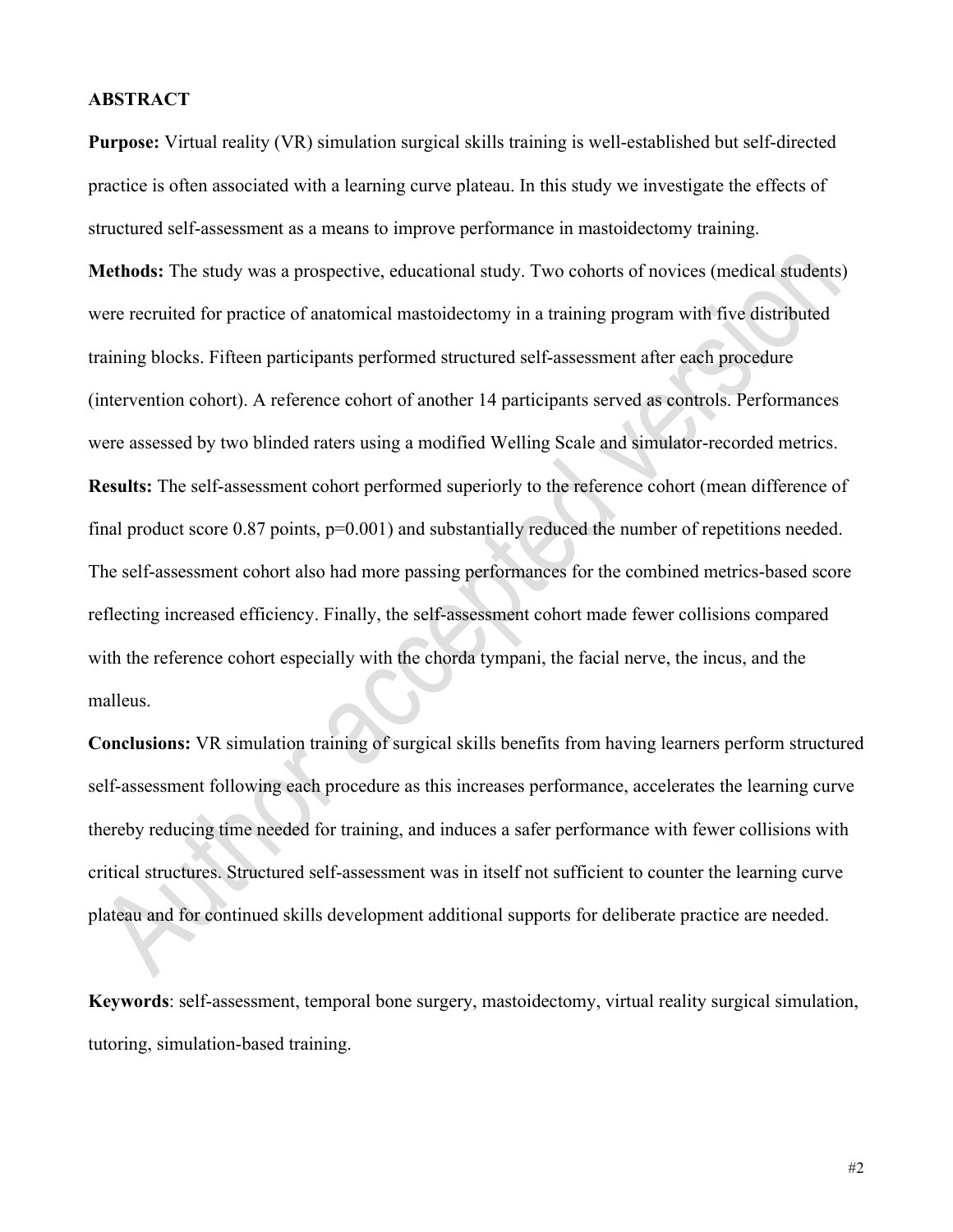# **INTRODUCTION**

Virtual reality (VR) simulation is an evidence-based tool for temporal bone surgical skills training and is often used in conjunction with other training modalities such as temporal bone dissection on human cadaveric temporal bones [1]. VR simulation training is increasingly adopted into training curricula as it offers a relatively inexpensive setup compared with maintaining open laboratory facilities for cadaveric dissection [2,3]. Furthermore, skills acquired in VR temporal bone surgical simulation transfers to increased dissection skills [3–6], which allows better use of donated specimens for refinement of skills after initial VR simulation training. In addition, VR simulation allows an unlimited number of bones of different anatomies to be drilled as well as direct access to on-screen learning supports to facilitate trainees' learning. Altogether, VR simulation offers an attractive platform for fundamental temporal bone surgical skills training.

One of the potential advantages but also challenges of VR surgical simulation is that of self-directed training: the trainee can easily practice whenever they like but this is often without the presence of faculty for guidance and feedback. Instead the accessibility of VR simulation better supports distributed practice, which is beneficial for learning and skills consolidation [6,7]. In contrast to faculty-led training during for example temporal bone dissection courses, other mechanisms are needed to ensure development of adequate and safe skills in self-directed simulation-based training. According to the educational framework of directed, self-regulated learning (DSRL) [8,9] such self-directed simulationbased training therefore requires strong learning supports to scaffold learning and the development and progression of skills.

In VR simulation training of mastoidectomy, it has been demonstrated that the learning curve has an initial plateau after 4–9 procedures and that simulator-integrated tutoring can lead to tutoring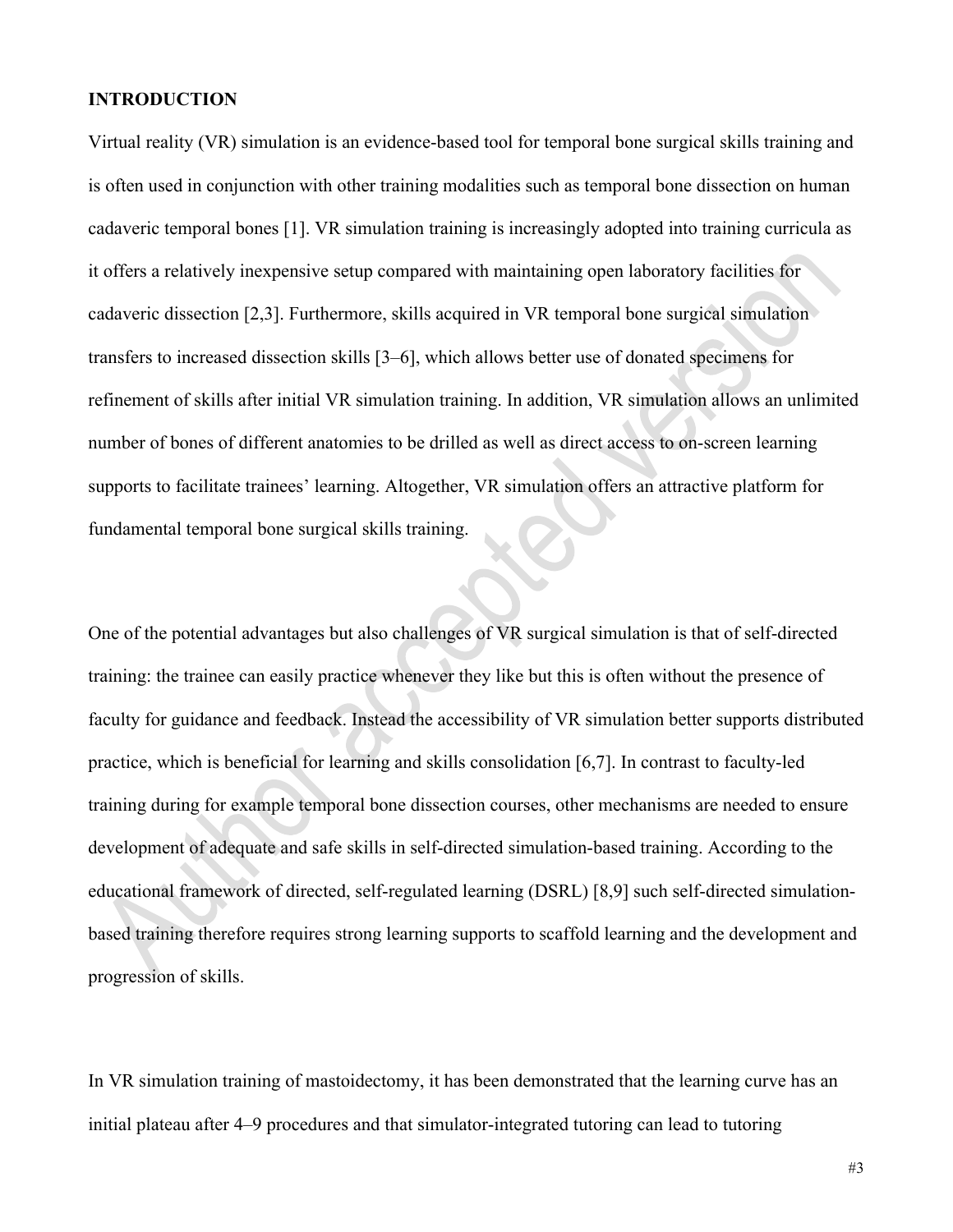overreliance. [7–10]. Deliberate practice is needed to overcome this performance plateau, and without direct external feedback during self-directed practice, the learner has to rely on reflection and evaluation of their own performance [11]. However, inadequate self-assessment skills of the learner seems to be a major issue resulting in the early learning curve plateau: the self-determined proficiency level of novices often do not match that of external assessment, i.e. they do not perform as well as they think so themselves [12,13]. Critical to the self-regulation of learning is accurate self-assessment skills [14]. Self-assessment abilities vary with the domain being self-assessed, but for surgical technical skills, some improvement can be seen with repeated practice of the surgical task [15].

In the case of temporal bone surgery, the early plateau suggests that repetition in itself is a less efficient approach to increase self-assessment skills. Other approaches are therefore needed to keep novices cognitively investing in further improving their skills. The literature on DSRL emphasizes providing explicit and specific process goals and directive instructions to support the self-guided learning.16 Increasing the learners' awareness of goal-setting and self-assessment, could potentially result in the desired continuous cognitive effort, support deliberate practice, and counter the initial learning curve plateau. Consequently, we constructed a structured tool for self-assessment (an 8-item rating form supported by small videos) to support self-assessment and the formation of process goals during VR simulation training of mastoidectomy. In this study, we wanted to investigate the effects on mastoidectomy final-product performance and simulator metrics of using such a structured selfassessment approach.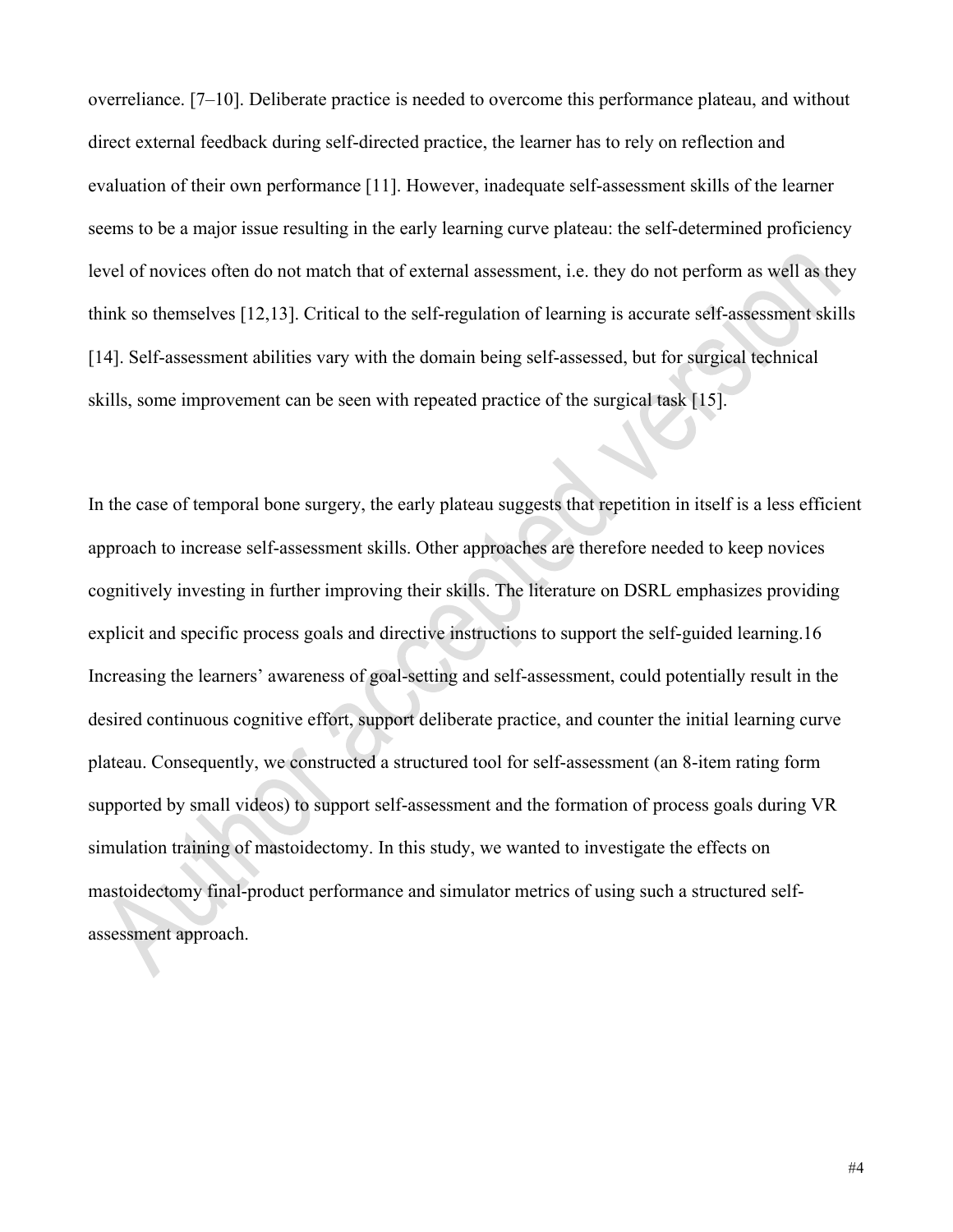# **MATERIALS AND METHODS**

#### *Setting and participants*

A cohort of 15 medical students from both pre-clinical and clinical semesters at the University of Copenhagen, Denmark, was recruited for VR simulation training with a learning intervention (structured self-assessment) in March–June 2017. A reference cohort of 14 medical students was recruited for similar VR simulation training in the period Oct. 2016–Jan. 2017. A single participant dropped out of the reference cohort due to lack of time to complete, whereas none dropped out in the intervention cohort (Flow chart, Figure 1). None of the participants had previously received any VR temporal bone surgical simulation training (exclusion criterion), nor had they had any other hands-on experience with temporal bone surgery. Participation was considered a voluntary, non-credit, extracurricular activity. Data collection took place at the Simulation Centre at Rigshospitalet, Copenhagen, Denmark.

# *Study design*

The study was designed as a prospective, educational, cohort study with comparison between an intervention cohort and a reference cohort. All participants provided background data and then received a brief, hands-on introduction to the VR simulator on how to navigate the simulator. Training of both cohorts consisted of distributed practice with five training blocks spaced by at least a week. Each training block consisted of three completely identical procedures (anatomical mastoidectomy and posterior tympanotomy) on the same virtual temporal bone model. Training in the VR simulator was self-directed and participants in both cohorts had access to the on-screen step-by-step guide of the procedure at all times for reference.

The interventional cohort was additionally introduced to the structured self-assessment with a complete 6-minute video demonstrating the excellent and poor performance in relation to key areas of the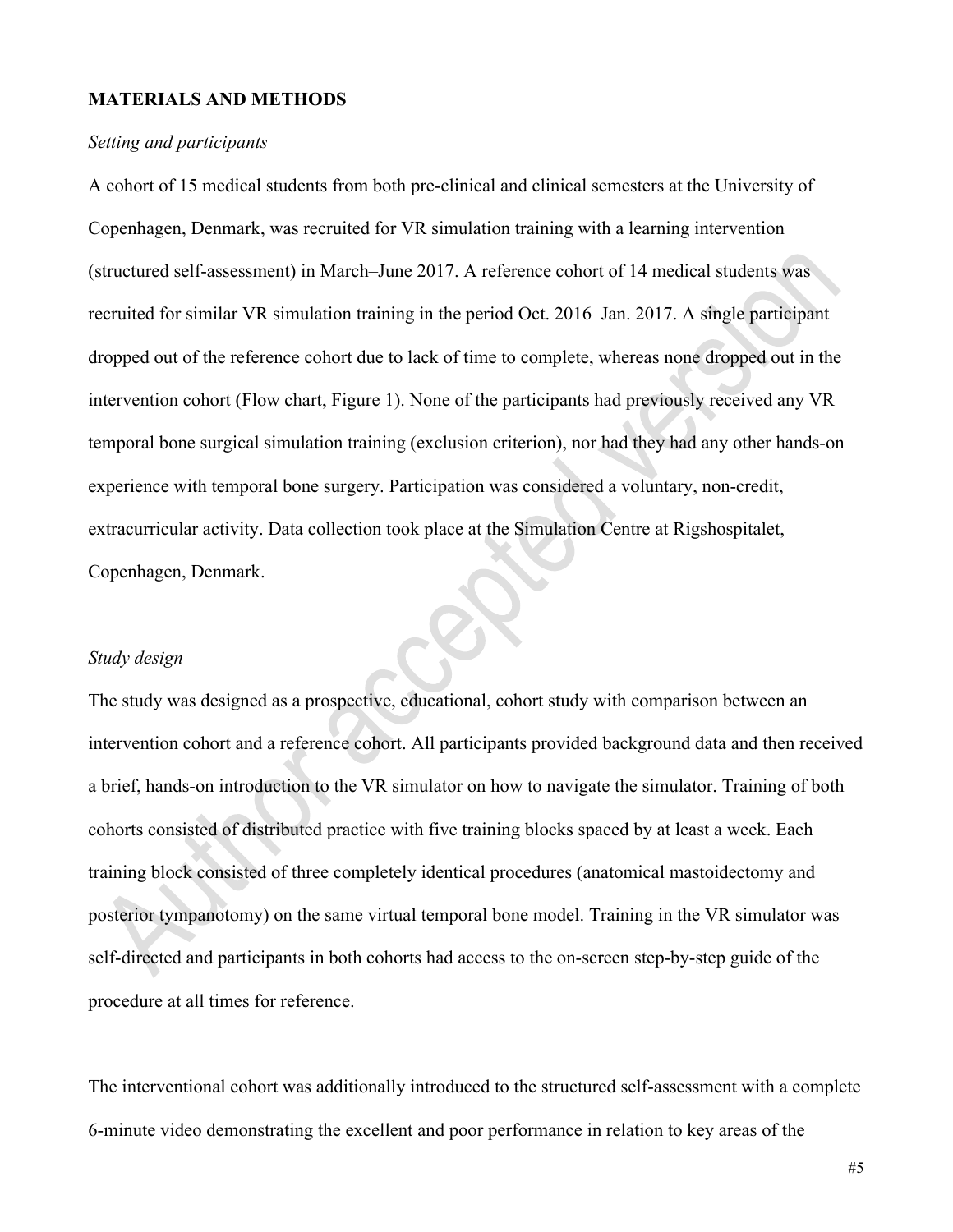mastoidectomy. At any point during training or self-assessment they could review this video again or view a brief 1-minute summary video as well as brief videos for each of the individual 8 items on the self-assessment rating form. The self-assessment form (Supplemental material, Appendix 1) was developed specifically for this study and we based it on the modified Welling Scale (WS1) [17]. In contrast to the dichotomous rating of the modified WS1, we allowed each item for self-assessment to be rated using a 5-point Likert Scale with a numerical score (1–5) with descriptive anchors for the two extremes and the middle score. Participants in the intervention cohort were asked to complete a selfassessment form immediately after each procedure while their drilled temporal bone was kept on screen for reference.

# *VR simulation platform and data sampling*

In this study, an experimental version 2.1 of the VR temporal bone surgical simulator, the Visible Ear Simulator, was used [18,19]. The simulator is academic freeware [20] and can be run from PCs with a GeForce GTX graphics card (Nvidia, Santa Clara, CA, USA). The Geomagic Touch haptic device (3D systems Inc., Rock Hill, SC, USA) provides interaction with force feedback. The experimental version of the simulator recorded data on 128 different metrics and derivatives [21]. In addition, simulation final-products were saved for later performance evaluation by two raters (SA and MS) using the modified WS1 [17]. Raters were blinded to participant, intervention, cohort, procedure number, time used, simulator metrics, and the metrics-based score.

# *Data analysis, outcomes and statistics*

Sample size was based on previous studies [7,17]. Analyses were performed in SPSS (SPSS Inc., IL, USA) version 23 for MacOS X. Due to repeated measurements, linear mixed models were used for both final-product performance analysis (procedure number, rater, and cohort as fixed factors) and for the analysis of simulator-gathered metrics (procedure number and cohort as fixed factors). The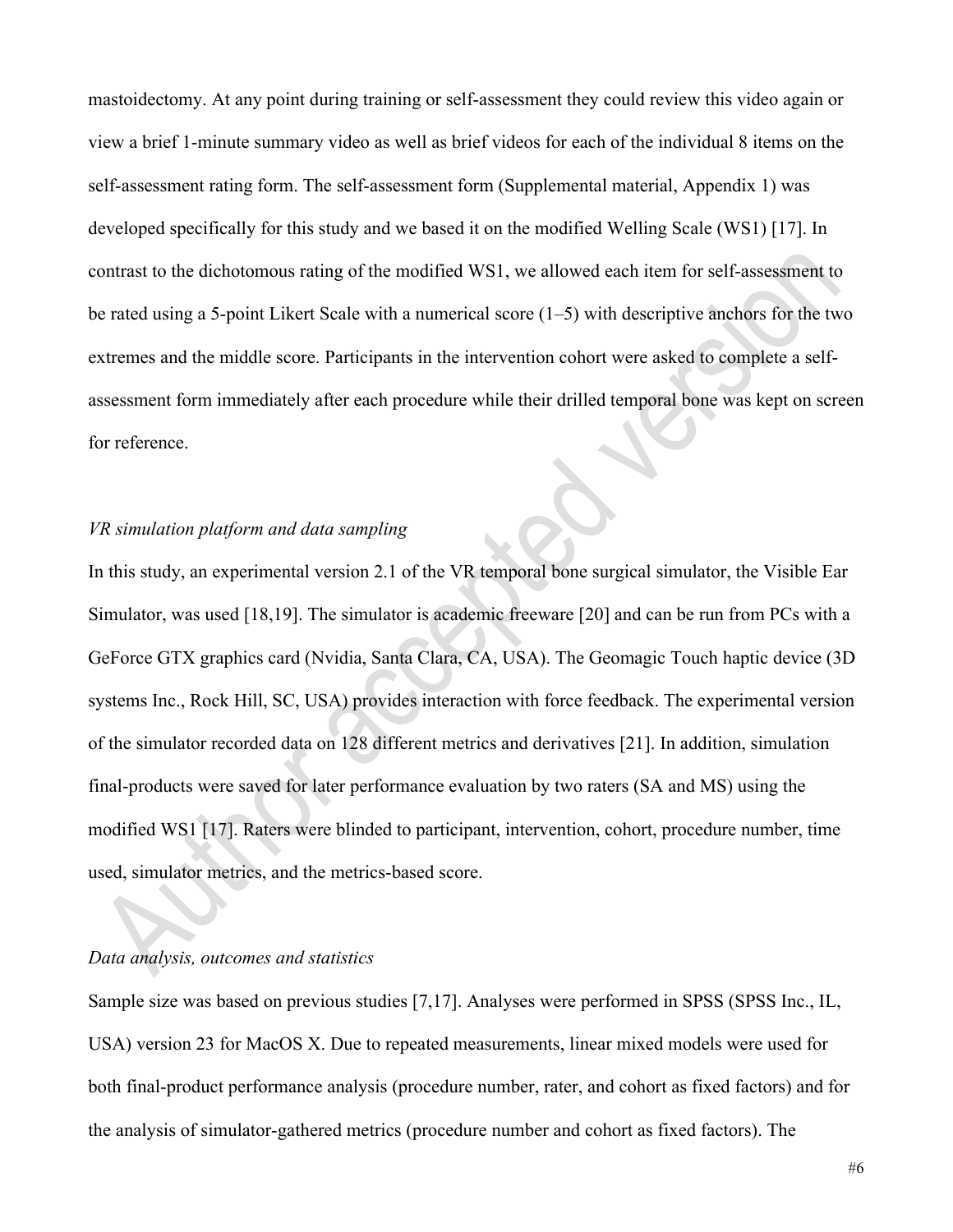compound metrics-based score (MBS) was calculated as reported previously [21]. For the learning curve graphs, estimated marginal means with 95 % CI were plotted.

# *Ethics*

The study was deemed exempt by the regional ethics committee for the Capital Region of Denmark (H-17002805). All participants volunteered for the study and signed informed consent before participation.

#### **RESULTS**

The participants in the intervention and reference cohorts had comparable background and experience such as average computer usage per week, self-rated computer skills, and gaming frequency (Table 1). As per the only exclusion criterion, none of the participants had any experience with temporal bone surgical simulation.

# *Effects of structured self-assessment on final-product performance*

For both cohorts, final-product performance increased with repeated practice. The self-assessment cohort performed superiorly to the reference cohort (linear mixed models, mean difference 0.87 points, p=0.001). The level of performance of the control cohort after 15 repetitions was reached by the intervention cohort after only 8 repetitions (Figure 2). The gap between the learning curves was reduced with repeated practice and started to plateau at a level of about 19 out of 26 points. The selfassessment group used slightly more time for each procedure (mean diff  $1.5$  min,  $p<0.01$ ) (Supplemental Figure 1), resulting in the final-product score per time being similar for the two cohorts (Supplemental Figure 2).

For most of the individual items of the modified WS1, the self-assessment cohort significantly outperformed the reference cohort (Supplemental Table 1), but especially relating to the items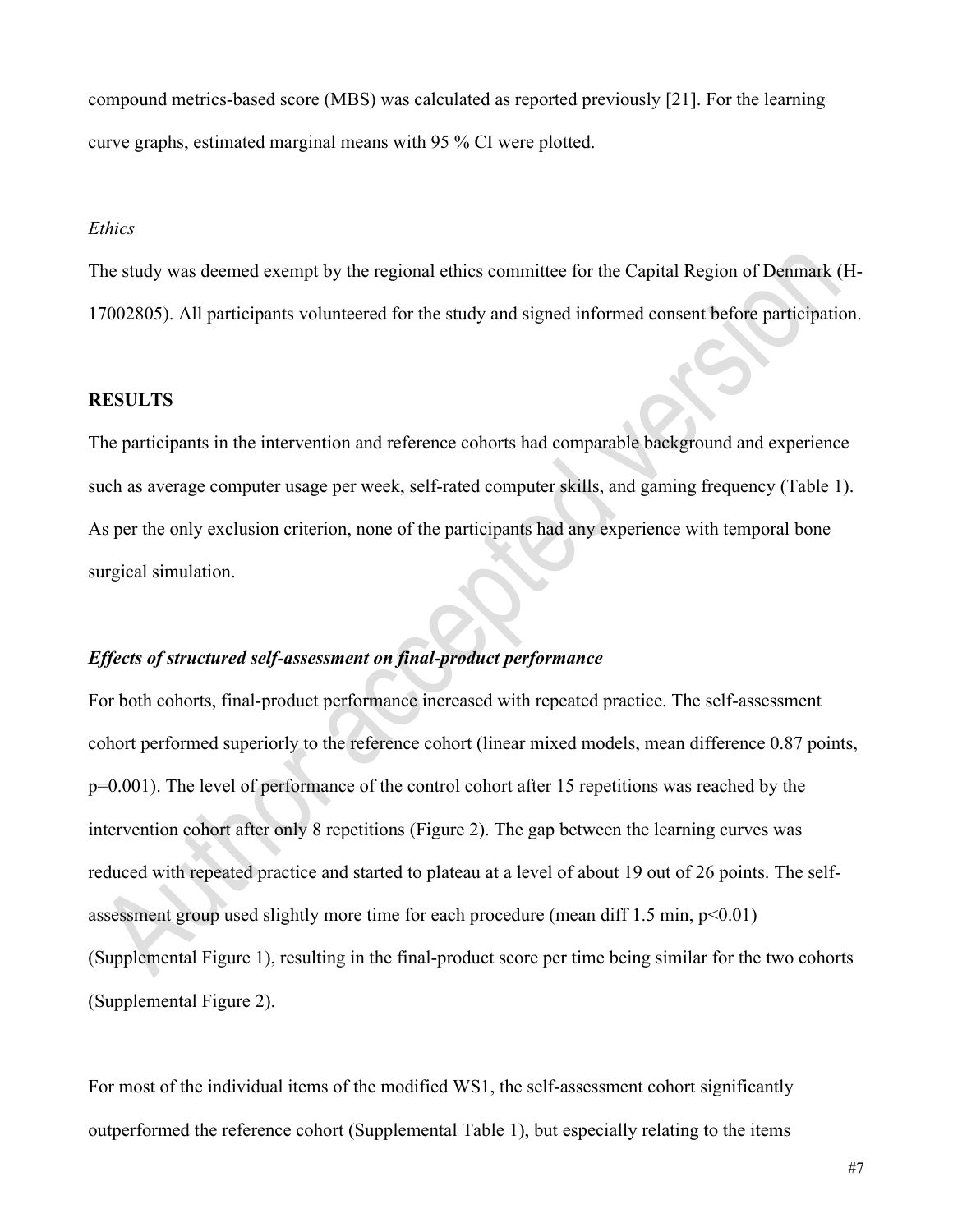concerning the outer boundaries of the procedure: exposing the sigmoid sinus while leaving no overhang (item 7), drilling the sinodural angle sharp (item 10) and without cells remaining (item 11), exposing tegmen mastoideum (item 14), exposing the digastric ridge (item 17) and leaving no remaining cells in the mastoid tip (item 19), and finally, exposing the tympanic chorda (item 25). For exposing the attic/tegmen tympani (item 12), the reference cohort performed significantly better than the self-assessment cohort.

# *Effects of self-assessment on simulator metrics*

For the compound metrics-based score (MBS), calculated on the basis of 17 different evidence-based metrics and reflecting mainly efficiency [21], both cohorts performed similarly and had identical learning curves based on estimated marginal means (Figure 3). However, the self-assessment cohort had significantly more performances that passed the proficiency level of 83.6 % by the end of training than the reference cohort. 100 % of the performances by participants in the self-assessment cohort passed the minimum volume to be removed during the procedure (based on the minimum volume drilled by experts), whereas only 93.4 % of the performances by the reference cohort fulfilled this criterion.

For the individual metrics, a number of significant and positive effects of structured self-assessment was found (Table 2 and Supplemental Table 2): the self-assessment cohort removed more bone, drilled less while not being in contact with bone, had a shorter path length, and made fewer collisions with especially the chorda, the facial nerve, the incus, and the malleus. Of equivocal effects, the selfassessment cohort used more force on all types of burrs, and more force on small (0.5–2 mm) and medium (3-4 mm) size burrs, and removed less bone using the small burrs compared with the reference cohort. The largest negative effect of structured self-assessment was on the number of "drill jumps": the self-assessment cohort had a tendency to drill a little at one place, then jump to another location >5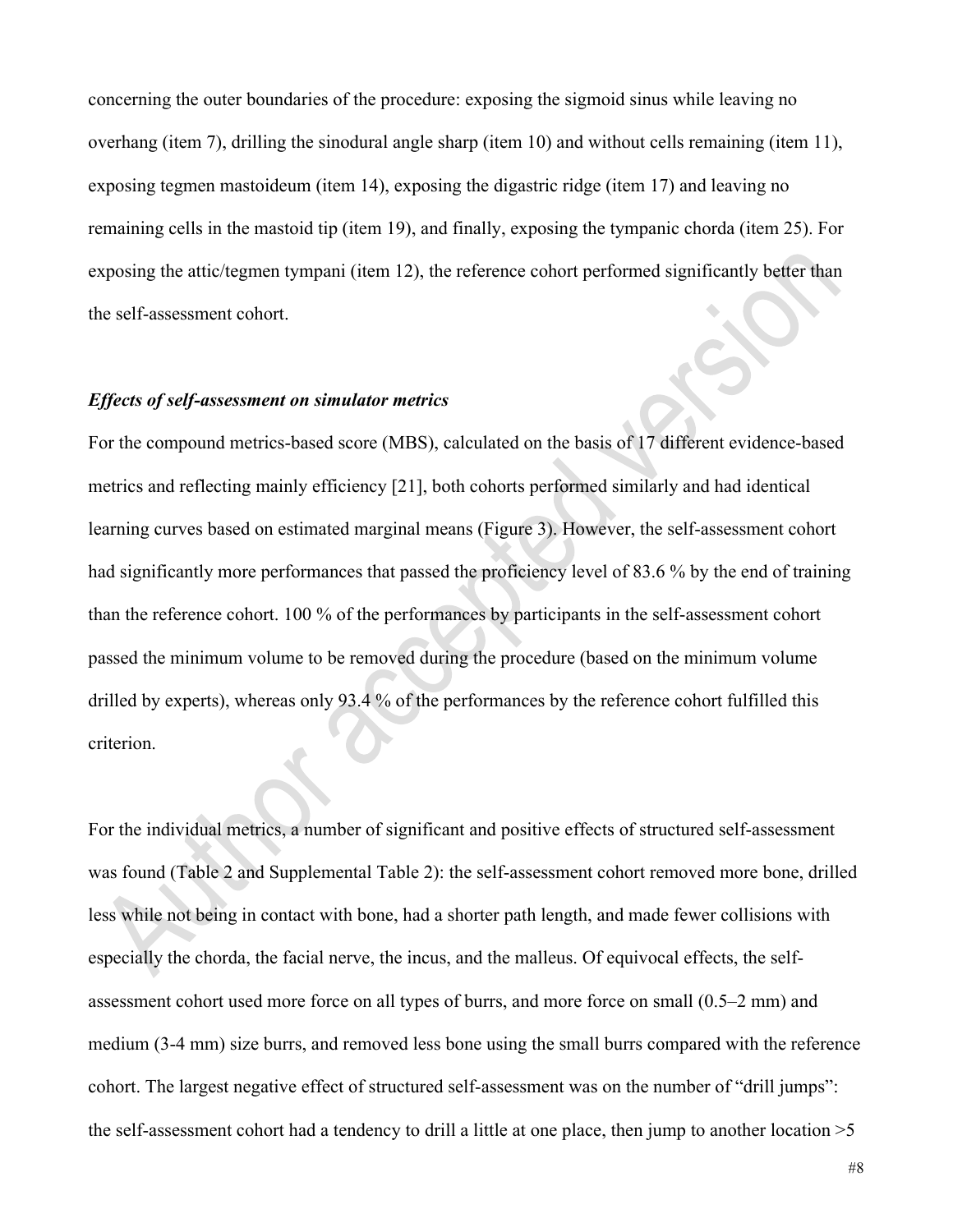mm away and drill some more, and then jump on to the next area and so forth. In contrast, experts make fewer jumps [21] most likely because they will finish drilling one sub-goal before moving on to the next sub-goal [22].

# **DISCUSSION**

In this prospective, educational, cohort study on the effect of structured self-assessment on performance in VR simulation training of mastoidectomy, we found that the intervention increased final-product performance and accelerated the learning curve. This resulting in the need for substantially fewer repetitions, corresponding to a reduction in training time of approximately three hours. We further found that structured self-assessment induced learning a safer performance resulting in fewer collisions with critical structures such as the chorda and facial nerve and the ossicles.

We purposely did not design the present study to investigate the accuracy of self-assessment compared with the expert ratings: First of all, the study participants were medical students with no experience in temporal bone surgery. Secondly, the assessment tool—even though based to some degree on assessment items used for the experts' ratings—was designed to enhance learning by cognitive engagement and formation of sub-goals in the novice learners. It is therefore not a surprise that the selfassessment scores correlated only weakly with the scores assigned by the raters (Pearson's r=0.45). A large systematic review concluded that physicians mostly have a limited ability to accurately selfassess [23], and in general, self-assessment has limited use as a measurement of performance in medical educational studies [24].

Even though self-assessment data has limited usefulness as a learning outcome, the use of structured self-assessment as a learning support and a way to improve performance in simulation-based surgical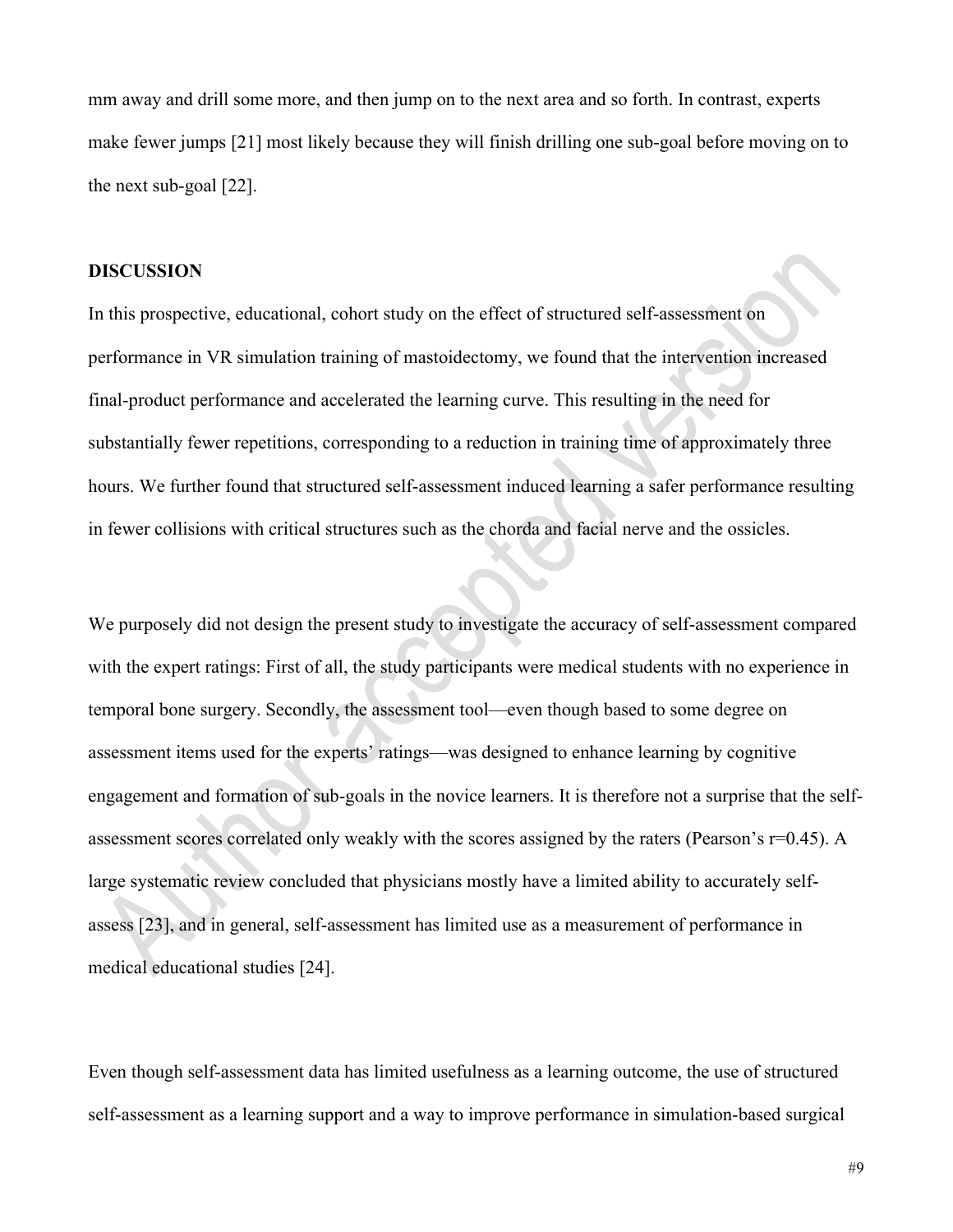skills training is under-investigated. In a recent study, the mastoidectomy performances of 16 otolaryngology residents on cadavers were recorded, after which participants were randomized to selfassess their video recordings using a structured tool or not before they performed a second procedure at a later time [25]. Self-assessment of the first performance did not improve performance on the second procedure compared with the control group. In contrast, our study had multiple instances of structured self-assessment during distributed training program. However, it remains uninvestigated how structured self-assessment affects different levels of learners and the effect on otorhinolaryngology trainees might be different from what we find for medical students.

The value of self-assessment as an integral part of adult learning was acknowledged by Reznick in his key paper on surgical skills training and testing from 1993 [26], and also later emphasized by Eva and Regehr as an "*important mechanism for ensuring safe and effective performance*" [24]. Our data substantiates that some of the positive effects of using structured self-assessment during training was indeed related to measures of efficiency and especially safety, i.e. avoiding collisions with vital structures. There is little doubt, that accurate self-assessment skills are essential for effective directed, self-regulated learning and should be considered in the design of self-directed learning experiences [14]. This also highlights that increased active participation and a higher meta-cognitive awareness of the objectives of training is better for learning.

Limitations of this study includes the cohort study design and that participants were not randomized for an intervention and control arm. However, participants had similar background data and due to identical recruitment process, simulator-setup, training program, and data collection, we have no reason to believe that this influences results or conclusions. Another limitation is that we used medical students rather than residents, who unfortunately are far too few and often not true novices. With a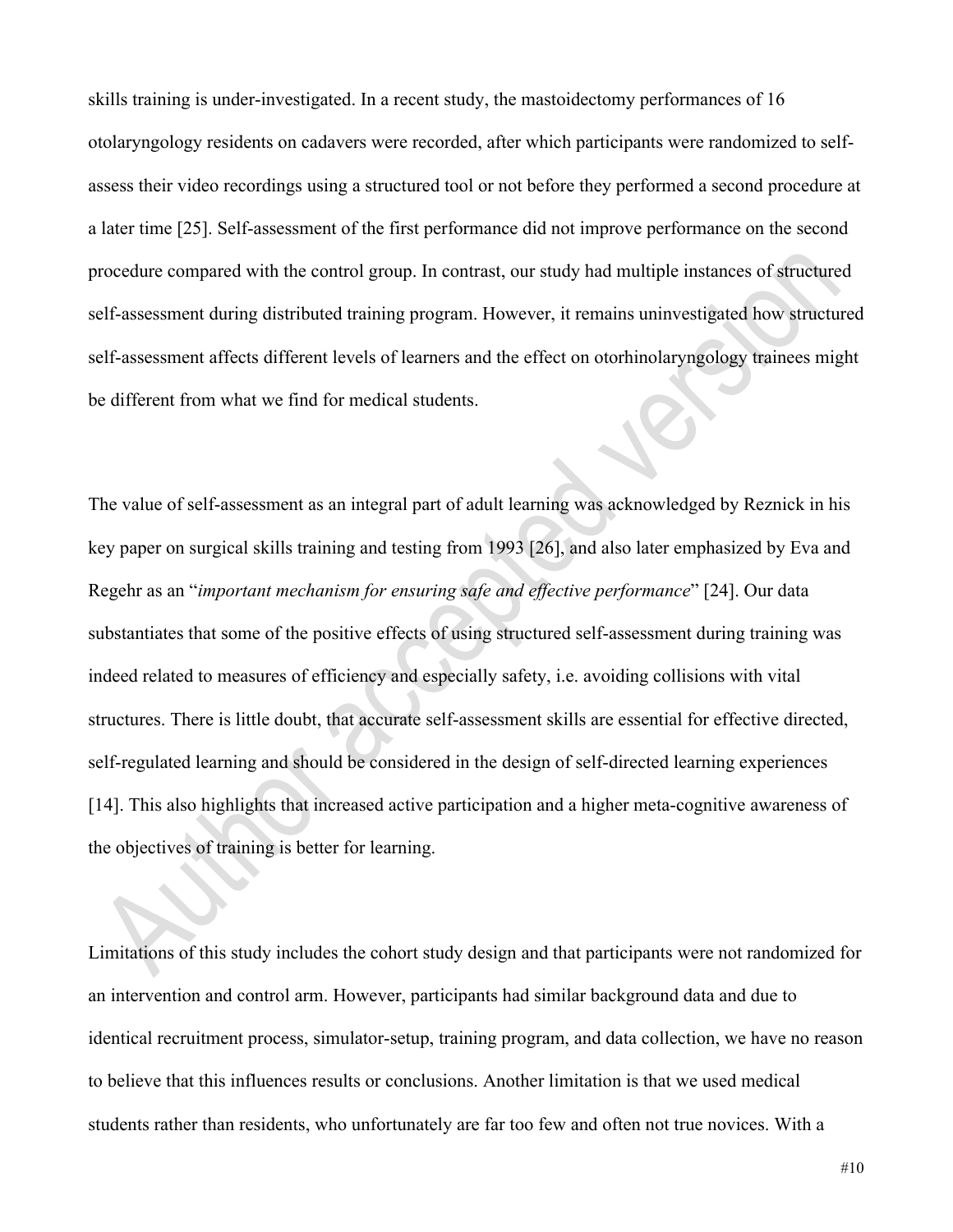large number of metrics analyzed (128 in total) there is an inherent risk of mass-significance due to multiple comparisons. We have chosen not to perform adjustments such as Bonferroni correction, as this is very conservative, but have in the results and discussion only put weight on metrics with a substantial statistical significance ( $p<0.005$ ) or multiple sources that indicates the same result. A strength of the study is the repeated measurements design and the combination of both human ratings of performance and simulator-generated metrics. Finally, it should be noted that the intervention consisted of both the use of the structured rating form for self-assessment and supporting small videos to demonstrate key aspects to guide the self-assessment. The effect of one without the other can therefore not be discerned. It is important for self-directed training to be guided and we used the videos to introduce the structured self-assessment and as a reference to illustrate the items of the rating form and differences between an adequate and inadequate performance on the different items. However, besides the mandatory introduction using the videos, the participants self-regulated their subsequent use of the videos and it is our impression that they only rarely re-watched them later in their training. Consequently, we suspect that the videos only contributed little to the effect on the learning curve of the intervention cohort.

The underlying mechanisms for the positive effect of structured self-assessment needs further studies: we implemented the structured self-assessment tool as a means to improve cognitive engagement and self-regulation of learning, but whether this is the actual mechanism of action needs future analysis. The increased number of drill jumps could indicate that structured self-assessment did not cause participants to complete one area of drilling before moving on to the next. Even though structured selfassessment had a number of positive effects, it did not—at least with our current approach—have a continued effect on performance and the learning curve plateaued at a level similar to that of the control cohort. Other methods for improving cognitive engagement and performance still needs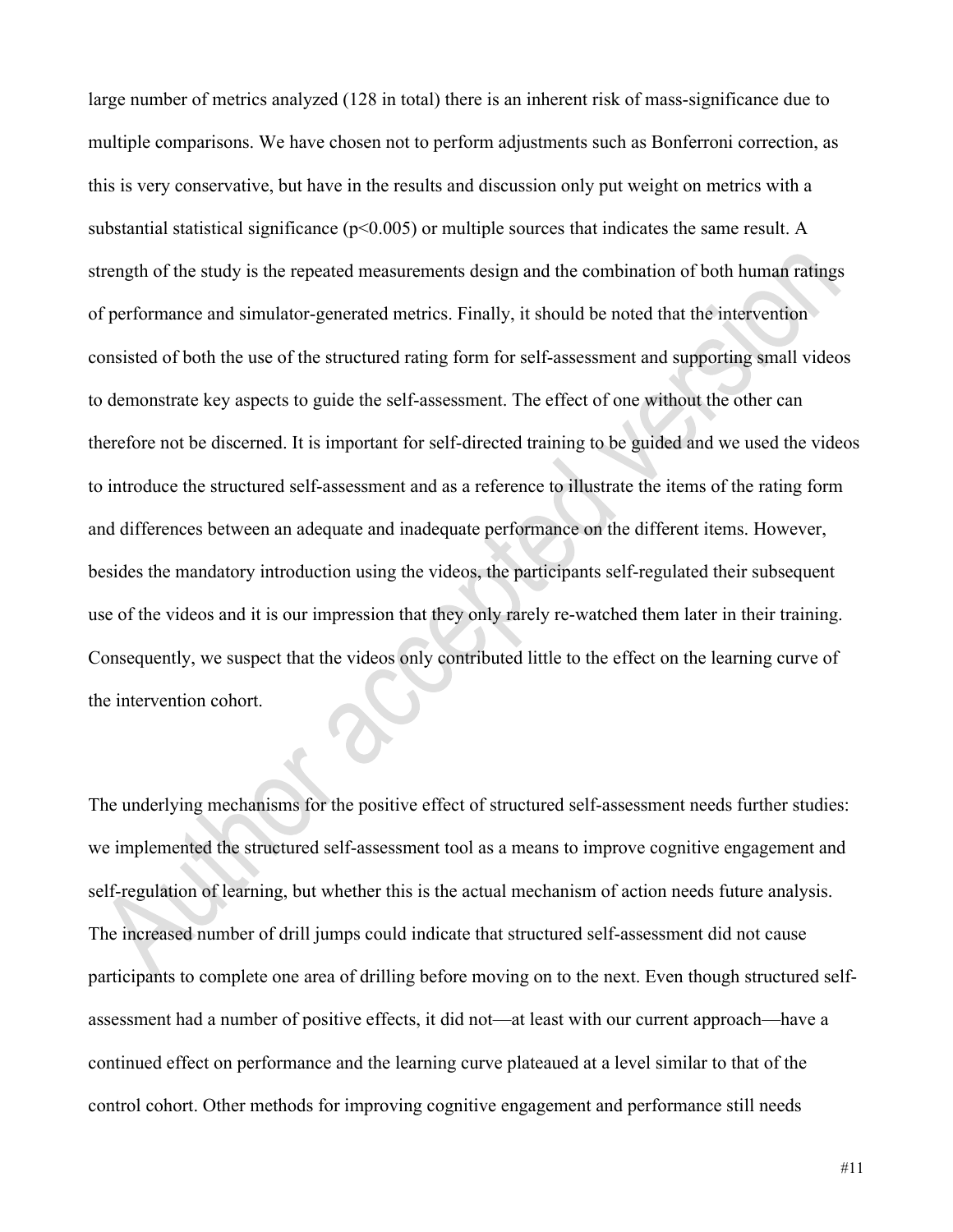exploration. Most likely, external sources of feedback and other learning supports are needed to further encourage deliberate practice [27]. In self-directed VR simulation training, this could for example be the use of simulator-integrated tutoring [7], an instructional design with task- and case variation to gradually increase challenges [28], automated formative or summative feedback based on simulator metrics [29], and/or game elements i.e. gamification [30].

# **CONCLUSION**

**---**

VR simulation surgical training often constitutes self-directed training and this requires a strong instructional design and learning supports. This is necessary to scaffold learning and important components are supporting the formation of process goals and self-assessment skills. Structured selfassessment had several positive effects in VR simulation training of temporal bone surgery: first of all, it increased the performance both as assessed by external raters and based on a metrics-based score. Secondly, it accelerated the learning curves and consequently reduced the time needed for training. Finally, structured self-assessment induced a safer performance with significantly fewer collisions with critical structures such as the facial and chorda nerves. The underlying mechanisms for these positive effects remains to be further explored but could possibly be related to an increased cognitive effort during the simulation training. Finally, other learning supports are needed to further increase performance and support deliberate practice to overcome the learning curve plateau.

**Funding:** The general development of the Visible Ear Simulator software has been financially supported by the Oticon Foundation. The foundation did not play a role in the design or conduct of the study.

**Conflict of interest:** The authors declare that they have no conflict of interest.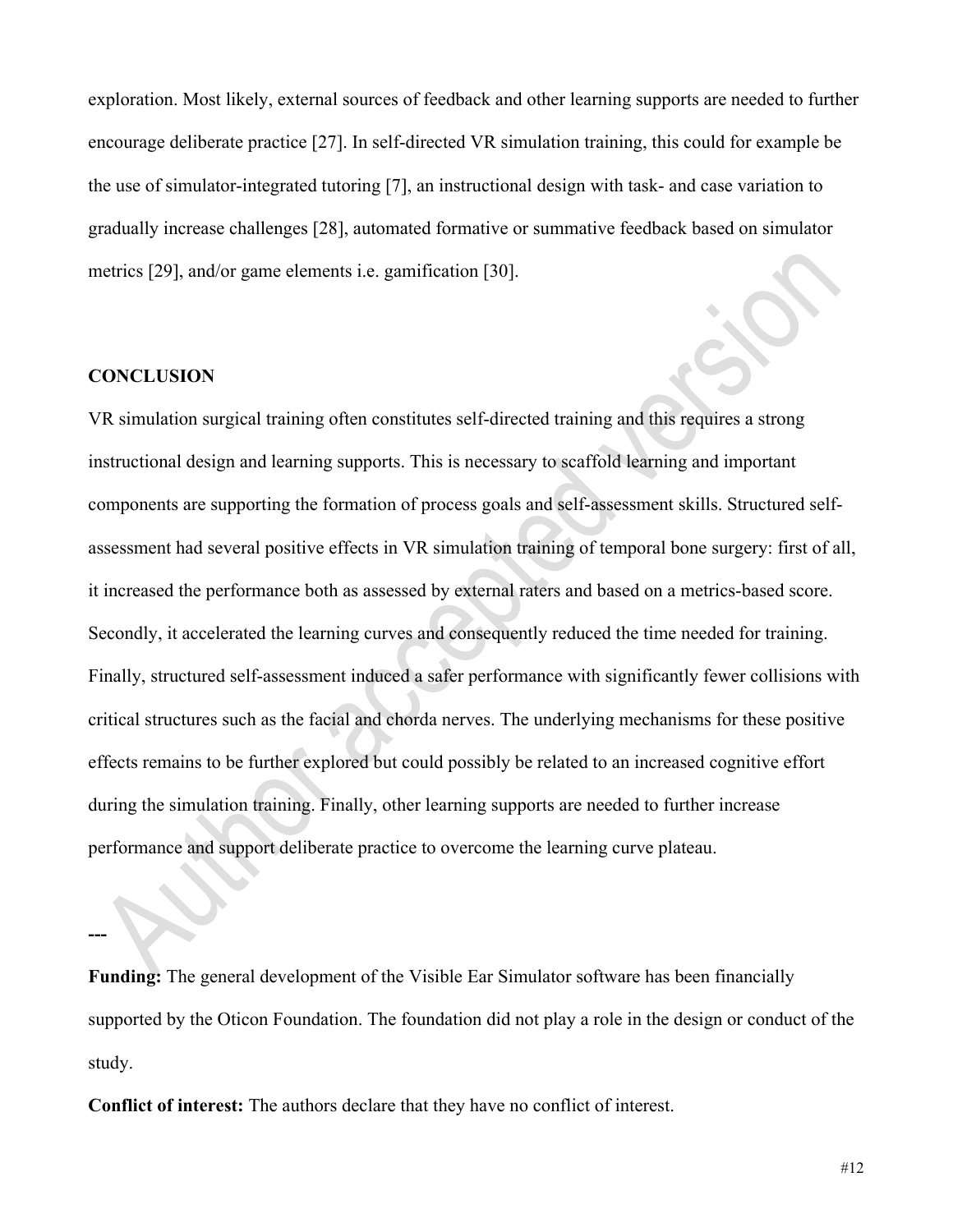# **REFERENCES**

1. Frithioff A, Sørensen MS, Andersen SAW. European status on temporal bone training: a questionnaire study. *Eur Arch Otorhinolaryngol*. 2018;275(2):357–363. doi: 10.1007/s00405-017- 4824-0

2. Fennessy BG, O'Sullivan P. Establishing a temporal bone laboratory: considerations for ENT specialist training. *Ir J Med Sci*. 2009;178(4):393–395. doi: 10.1007/s11845-009-0373-x

3. Andersen SAW, Foghsgaard S, Konge L, Caye-Thomasen P, Sørensen MS. The effect of selfdirected virtual reality simulation on dissection training performance in mastoidectomy. *Laryngoscope*. 2016;126(8):1883–1888. doi: 10.1002/lary.25710

4. Wiet GJ, Stredney D, Kerwin T, et al. Virtual temporal bone dissection system: OSU virtual temporal bone system. *Laryngoscope*. 2012;122(S1):S1–S12. doi: 10.1002/lary.22499

5. Zhao YC, Kennedy G, Yukawa K, Pyman B, Stephen O'Leary. Can Virtual reality simulator be used as a training aid to improve cadaver temporal bone dissection? Results of a randomized blinded control trial. *Laryngoscope*. 2011;121(4):831–837. doi: 10.1002/lary.21287

6. Andersen SAW, Foghsgaard S, Caye-Thomasen P, Sørensen MS. The Effect of a Distributed Virtual Reality Simulation Training Program on Dissection Mastoidectomy Performance. *Otol Neurotol*. 2018;39(10):1277–1284. doi: 10.1097/MAO.0000000000002031

7. Andersen SA, Konge L, Caye-Thomasen P, Sørensen MS. Learning Curves of Virtual Mastoidectomy in Distributed and Massed Practice. *JAMA Otolaryngol Head Neck Surg*. 2015;141(10):913–918. doi: 10.1001/jamaoto.2015.1563

8. Brydges R, Nair P, Ma I, Shanks D, Hatala R. Directed self-regulated learning versus instructorregulated learning in simulation training. *Med Educ*. 2012;46(7):648–656. doi: 10.1111/j.1365- 2923.2012.04268.x

9. Brydges R, Manzone J, Shanks D, et al. Self-regulated learning in simulation-based training: a systematic review and meta-analysis. *Med Educ*. 2015;49(4):368–378. doi: 10.1111/medu.12649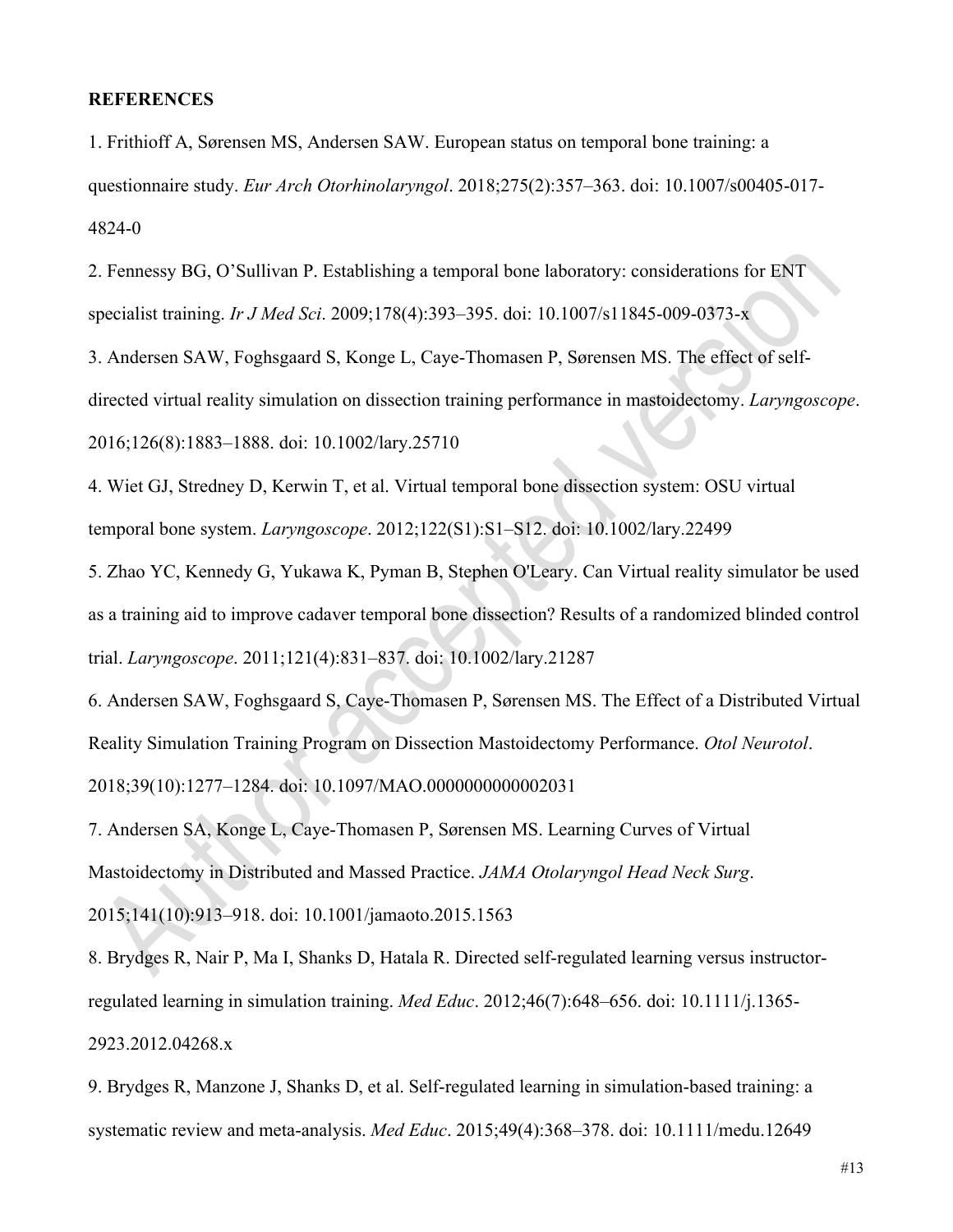10. Nash R, Sykes R, Majithia A, Arora A, Singh A, Khemani S. Objective assessment of learning curves for the Voxel-Man TempoSurg temporal bone surgery computer simulator. *J Laryngol Otol*. 2012;126(07):663–669. doi: 10.1017/S0022215112000734

11. Ericsson KA. Deliberate Practice and the Acquisition and Maintenance of Expert Performance in Medicine and Related Domains. *Acad Med*. 2004;79(Supplement):S70–S81.

12. Jowett N, LeBlanc V, Xeroulis G, MacRae H, Dubrowski A. Surgical skill acquisition with selfdirected practice using computer-based video training. *Am J Surg* 2007;193:237–242. doi:

10.1016/j.amjsurg.2006.11.003

13. Andersen SA, Konge L, Mikkelsen PT, Cayé-Thomasen P, Sørensen MS. Mapping the plateau of novices in virtual reality simulation training of mastoidectomy. *Laryngoscope*. 2017;127(4):907–914. doi: 10.1002/lary.26000

14. Brydges R, Dubrowski A, Regehr G. A new concept of unsupervised learning: directed self-guided learning in the health professions. *Acad Med.* 2010;85:S49–S55. doi:

10.1097/ACM.0b013e3181ed4c96

15. MacDonald J, Williams RG, Rogers DA. Self-assessment in simulation-based surgical skills training. *Am J Surg*. 2003;185:319–322. doi: 10.1016/s0002-9610(02)01420-4

16. Brydges R, Carnahan H, Safir O, Dubrowski A. How effective is self-guided learning of clinical technical skills? It's all about process. *Med Educ*. 2009;43:507–515. doi: 10.1111/j.1365- 2923.2009.03329.x

17. Andersen SA, Cayé-Thomasen P, Sørensen MS. Mastoidectomy performance assessment of virtual simulation training using final-product analysis. *Laryngoscope*. 2015;125(2):431-435. doi: 10.1002/lary.24838

18. Trier P, Noe KØ, Sørensen MS, Mosegaard J. The visible ear surgery simulator. *Stud Health Technol Inform*. 2008;132:523–525.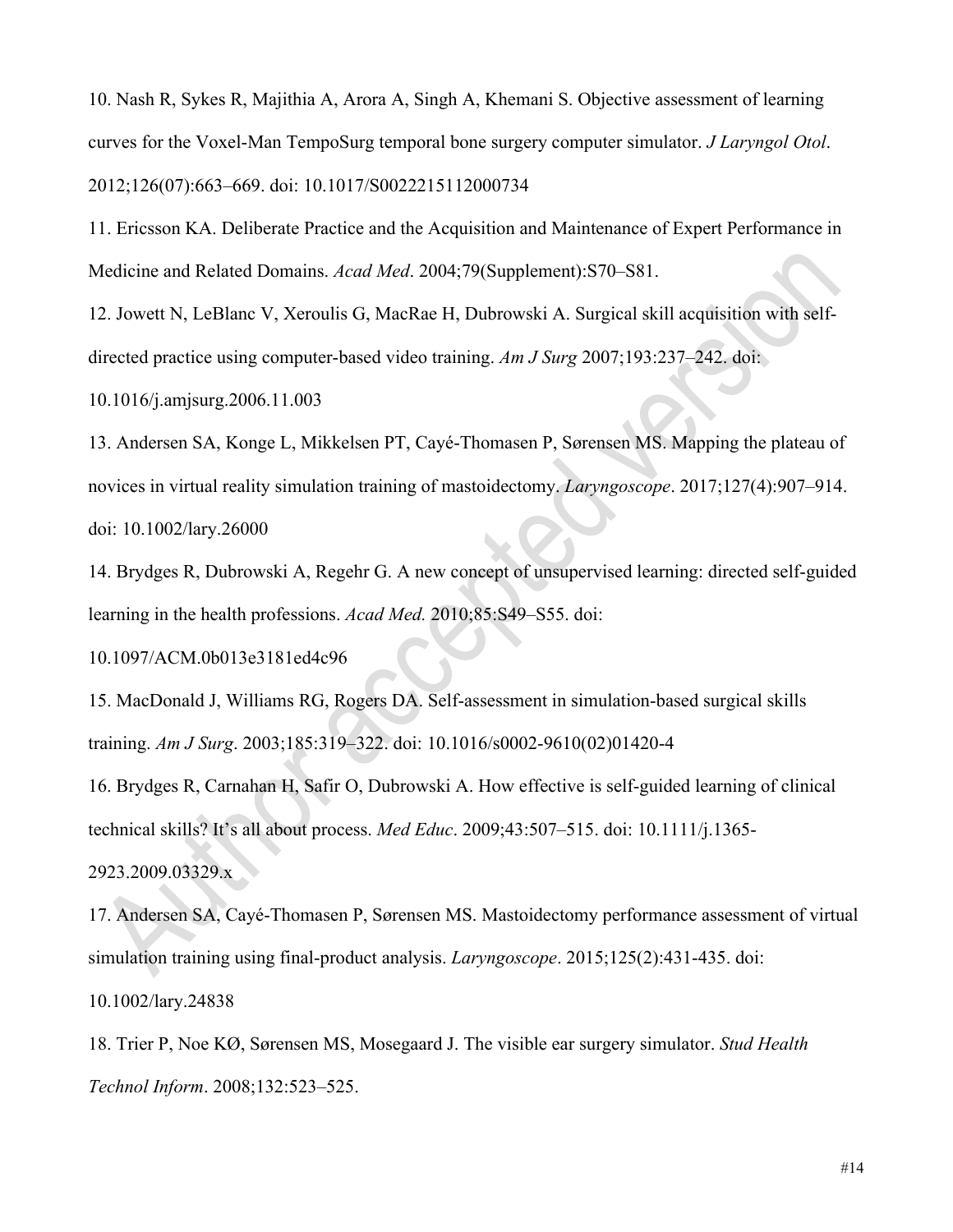19. Sørensen MS, Mosegaard J, Trier P. The visible ear simulator: a public PC application for GPUaccelerated haptic 3D simulation of ear surgery based on the visible ear data. *Otol Neurotol*.

2009;30(4):484–487. doi: 10.1097/MAO.0b013e3181a5299b

20. The Visible Ear Simulator. Available from http://ves.alexandra.dk. [Last accessed 6 September 2019].

21. Andersen SA, Mikkelsen PT, Sørensen MS. Expert sampling of VR simulator metrics for automated assessment of mastoidectomy performance. *Laryngoscope.* 2019;129(9):2170-2177.. doi: 10.1002/lary.27798

22. Sewell C, Morris D, Blevins NH, Barbagli F, Salisbury K. Evaluating drilling and suctioning technique in a mastoidectomy simulator. *Stud Health Technol Inform.* 2007;125:427-432.

23. Davis DA, Mazmanian PE, Fordis M, Van Harrison R, Thorpe KE, Perrier L. Accuracy of Physician Self-assessment Compared With Observed Measures of Competence. *JAMA*. 2006;296(9):1094–1102. doi: 10.1001/jama.296.9.1094

24. Eva KW, Regehr G. Self-Assessment in the Health Professions: A Reformulation and Research Agenda. *Acad Med*. 2005;80(Supplement):S46–S54.

25. Jethwa AR, Perdoni CJ, Kelly EA, Yueh B, Levine SC, Adams ME. Randomized Controlled Pilot Study of Video Self-assessment for Resident Mastoidectomy Training. *OTO Open*.

2018;2(2):2473974X1877041-X1877045. doi: 10.1177/2473974X18770417

26. Reznick RK. Teaching and testing technical skills. *Am J Surg*. 1993 Mar;165(3):358–61. doi:

10.1016/s0002-9610(05)80843-8

27. Barry Issenberg S, Mcgaghie WC, Petrusa ER, Lee Gordon D, Scalese RJ. Features and uses of high-fidelity medical simulations that lead to effective learning: a BEME systematic review. *Med Teach*. 2005;27(1):10–28. doi: 10.1080/01421590500046924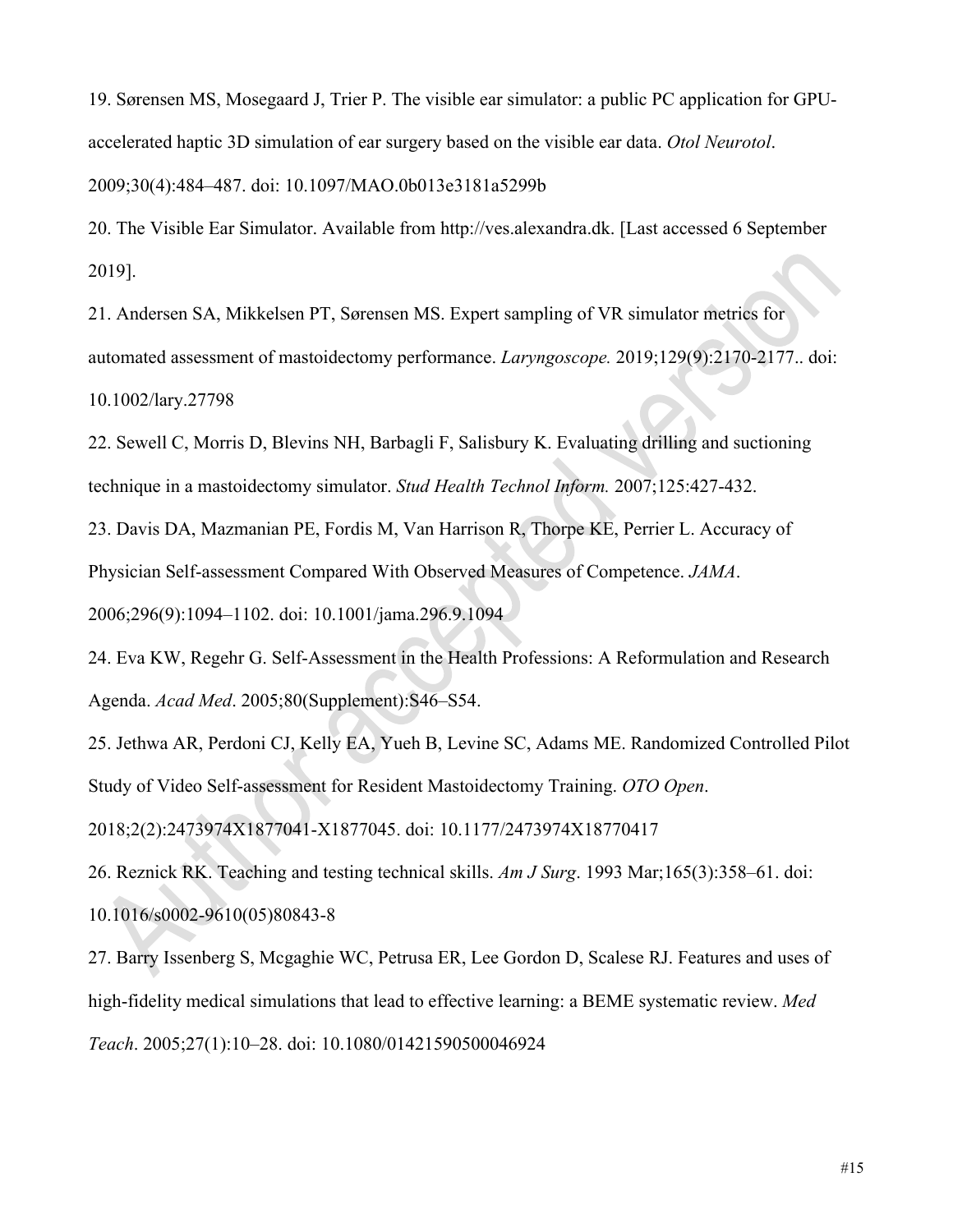28. Piromchai P, Ioannou I, Wijewickrema S, et al. Effects of anatomical variation on trainee performance in a virtual reality temporal bone surgery simulator. *J Laryngol Otol*. 2017;131(S1):S29– S35. doi: 10.1017/S0022215116009233

29. Al-Shahrestani F, Sørensen MS, Andersen SAW. Performance metrics in mastoidectomy training: a systematic review. *Eur Arch Otorhinolaryngol*. 2019 Mar;276(3):657–664. doi: 10.1007/s00405-018- 05265-9

30. Rutledge C, Walsh CM, Swinger N, et al. Gamification in Action: Theoretical and Practical Considerations for Medical Educators. *Acad Med*. 2018;93(7):1014–1020. doi:

10.1097/ACM.0000000000002183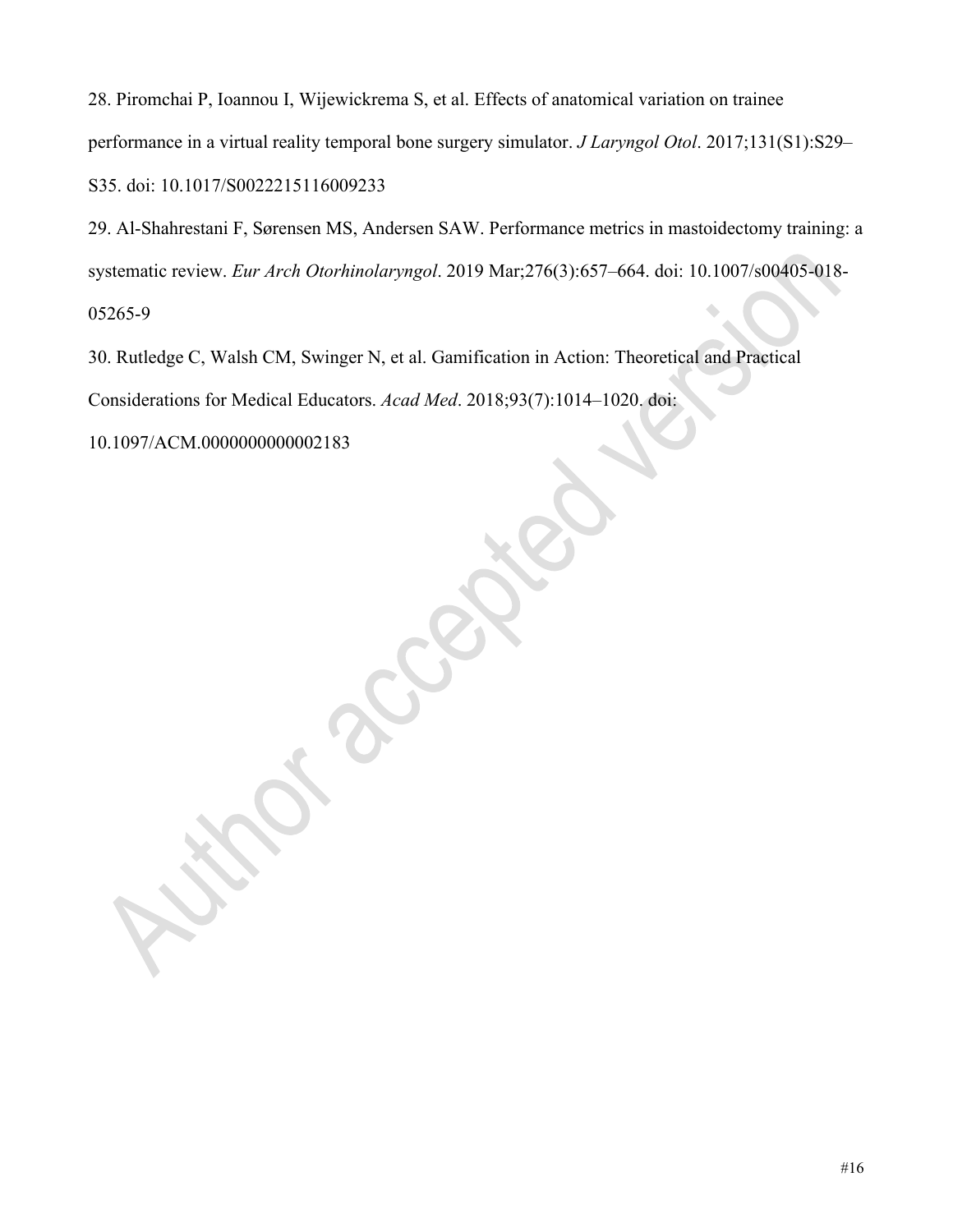# **FIGURE LEGENDS**



**Figure 1.** Study flow chart.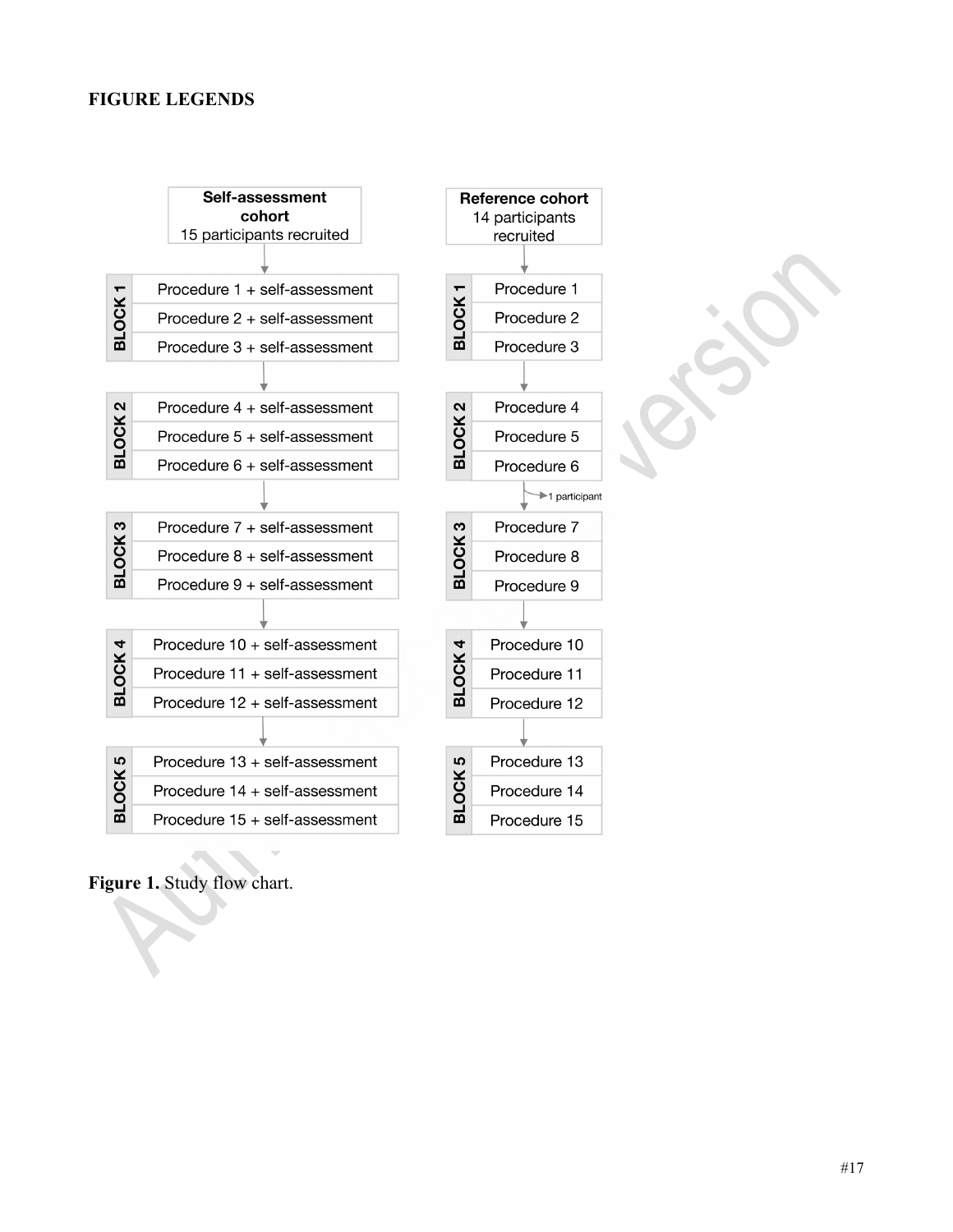

**Figure 2.** Means plot with learning curves for final-product performance (bars indicate 95 % confidence interval) for the self-assessment and reference cohorts.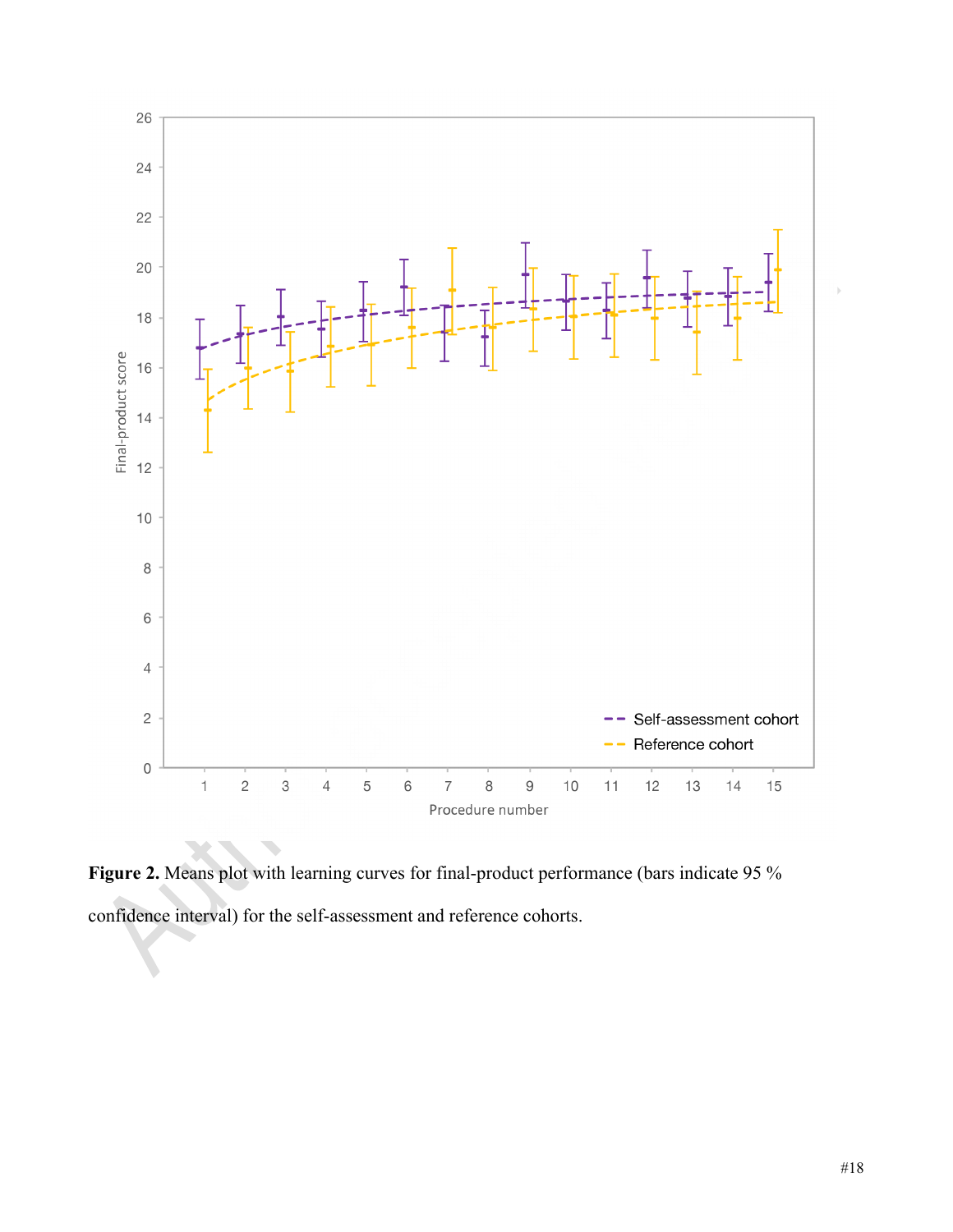

**Figure 3.** Means plot of learning curves for the metrics-based score (MBS) and percentage of performances passing the pass/fail level for the self-assessment and reference cohorts.